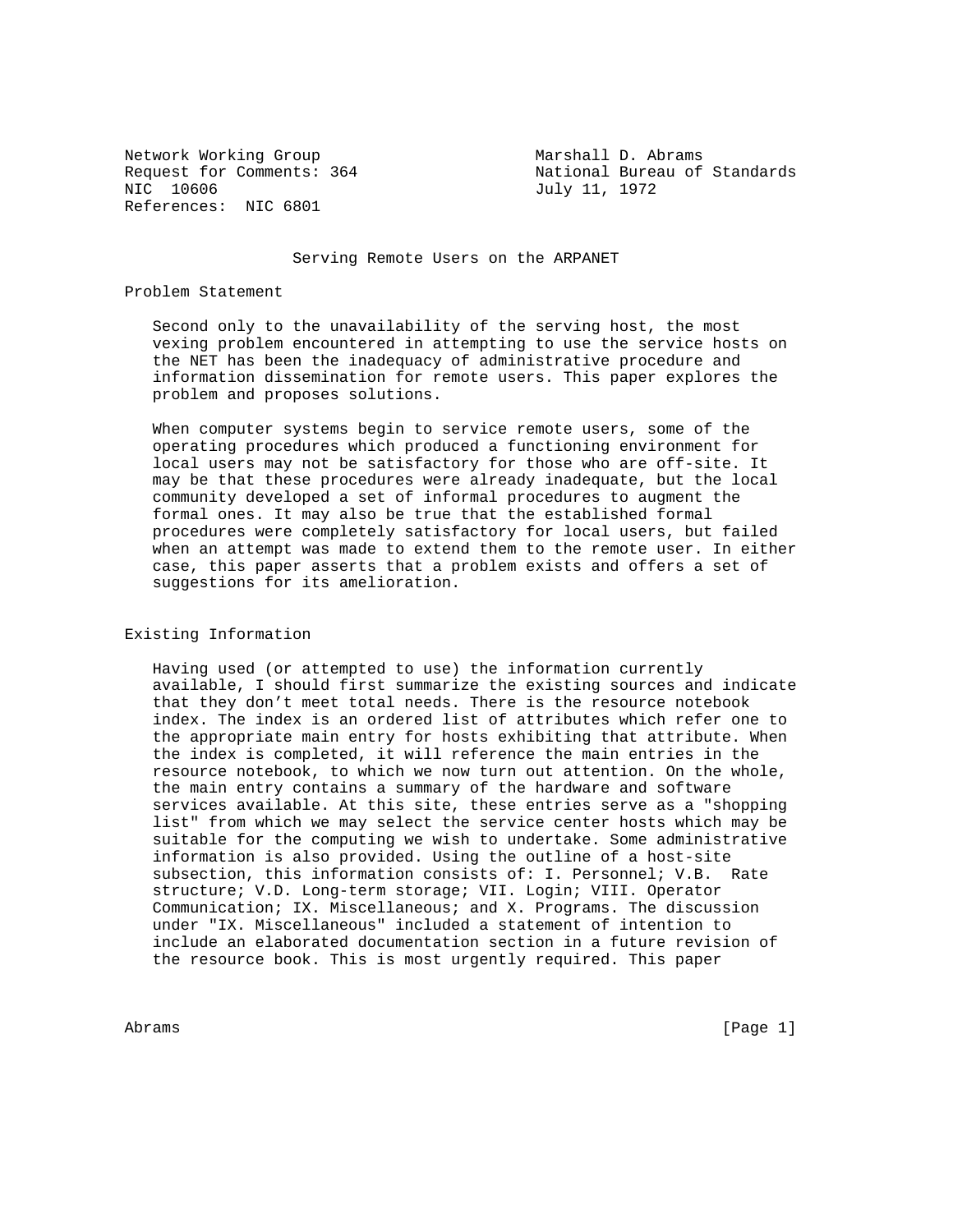contains a proposal which might constitute the outline for that section.

 Another source of information concerning serving hosts is the NIC. Some sites have submitted existing documentation to the NIC; some have even written special documents to assist network users. There are several problems however: It may be difficult to learn about said documents, especially for someone new to the ARPANET and/or the NIC. NIC policy is to lend the documents, which is fine for browsing but unacceptable for reference.

# Information Required

 Employing a questionnaire format, I will now present additional outline entries which might be used to supplement NIC 6801.

XI. Administrative Procedures relating to Financial Arrangements

Who does a prospective user contact?

Is there a way to sample using the system (gratis)?

How does one open an account for computer services?

How does one obtain the necessary blank administrative forms?

 Can all expenses (e.g., manuals, postage) be charged to the computer services account?

How does one determine the status of his account?

What is the relationship of a number of users to accounts?

How can one determine the charges accruing during a session?

How often are account statements issued?

How current are account statements when issued?

#### XII. Information Dissemination

- A. Documentation
- Is there a "beginners pocket"? Does it contain examples?
- Is there a list of documents available? Where?

Abrams [Page 2]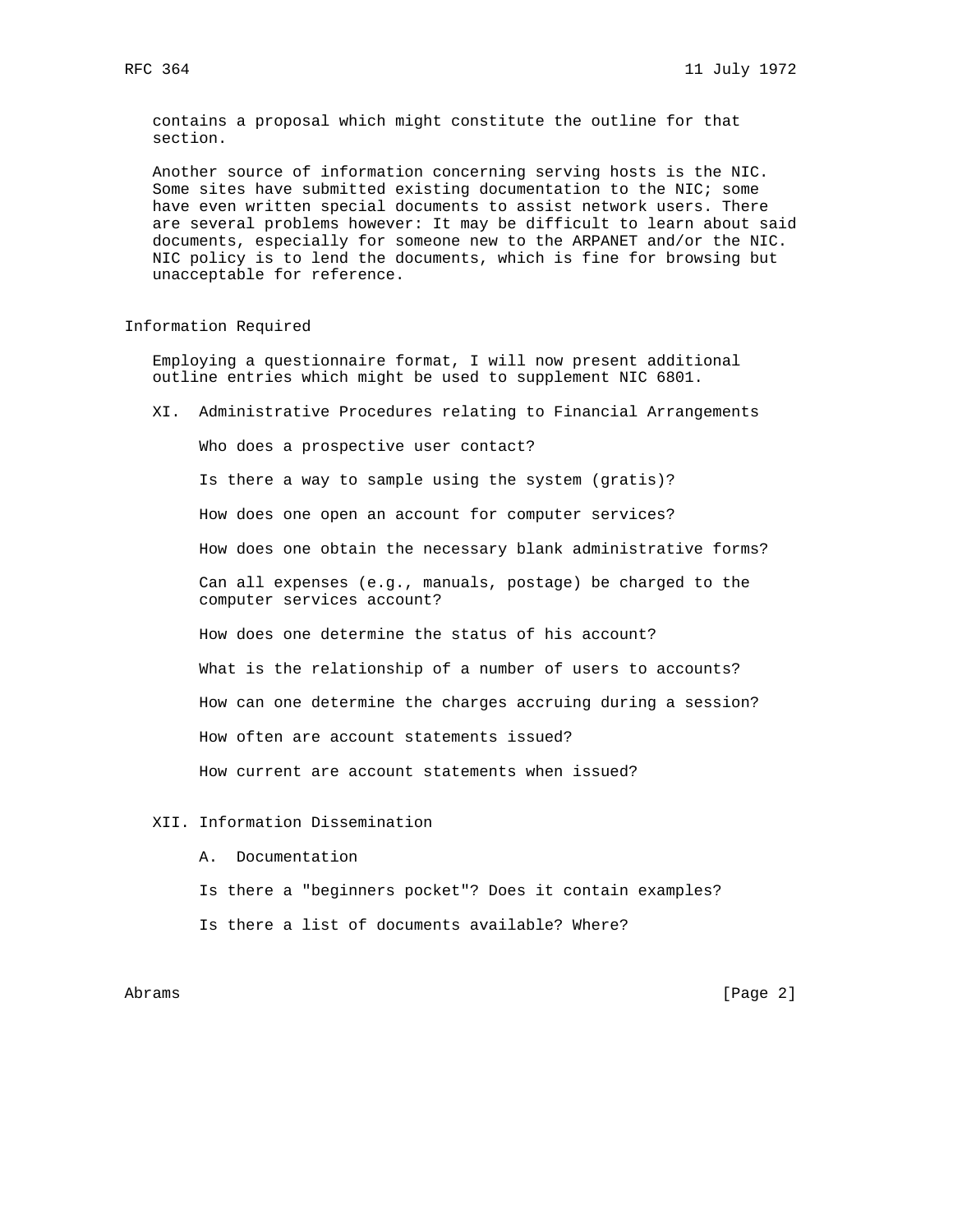Where are published documents sold?

How does the remote user obtain these documents?

May document purchases be charged to the account?

How are errata sheets distributed?

How often are manuals updated? How are updates announced?

What local documentation is available/necessary?

 What manufacturer hardware/software documentation is available/necessary?

 Is manufacturer documentation available from the same source as local documentation and with the same arrangements?

 What is the mechanism for resolution of conflicts amongst manuals?

 Is documentation available for each subsystem and application program?

 Is there a printed newsletter or equivalent? If so, what is the procedure for becoming a subscriber? For obtaining back issues?

Is there a "message of the day" automatically presented?

 How does an irregular user keep informed of past "messages of the day"?

 Is there an on-line information service like a newspaper? How does one obtain "back issues" of the "newspaper"?

B. User Assistance

Is there a (required) single point of contact for remote users?

What is his level of technical competence?

What is his level of administrative responsibility?

 When the contact person cannot answer a question will he follow it up with the appropriate in-house person? Will the remote user be referred to the in-house person?

Abrams [Page 3]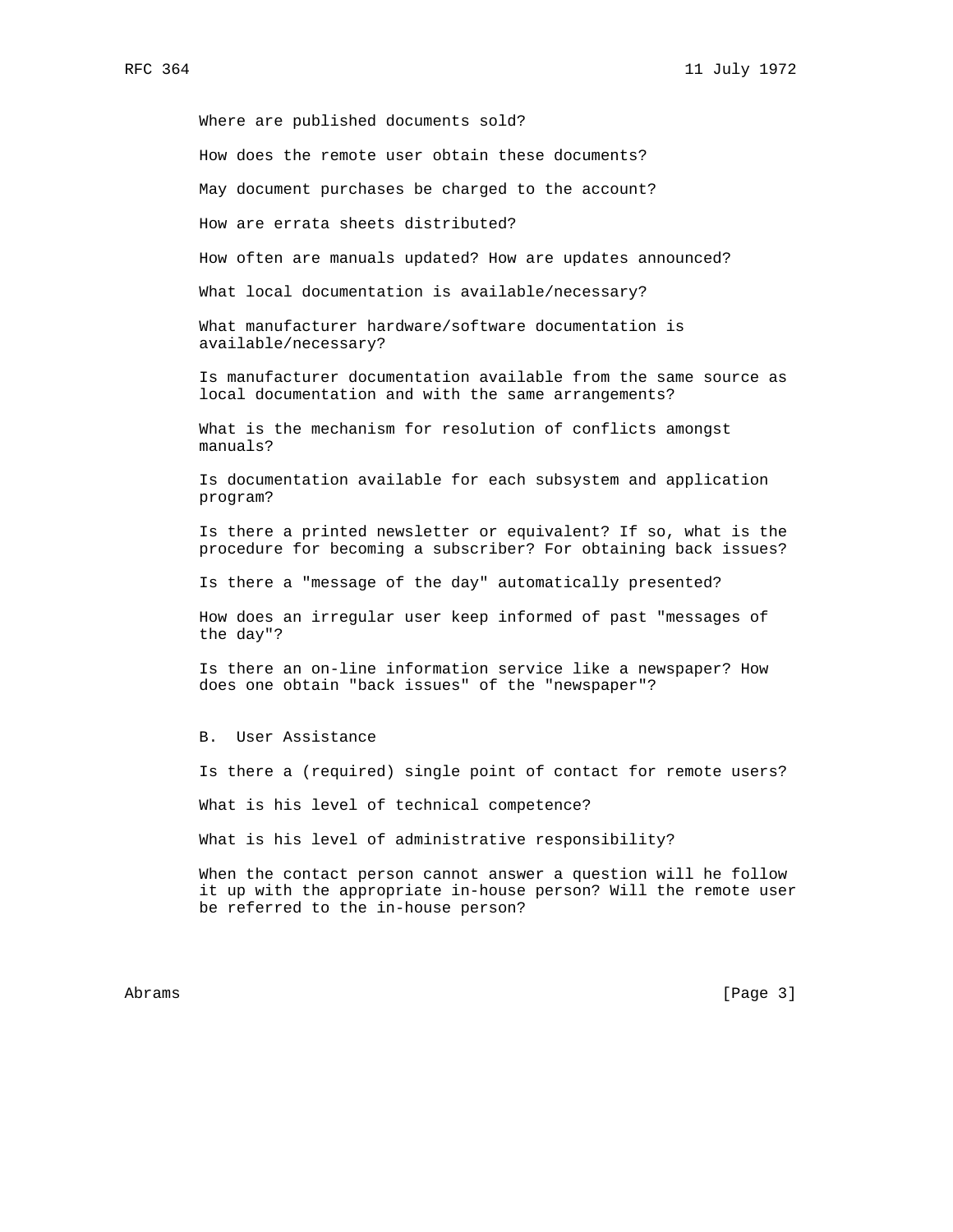To what extent will a remote user be permitted or denied access to technical and administrative staff?

 What priority does the local user have relative to the remote user?

Is there a telephone service for answering questions?

Is INWATS or equivalent provided?

What are the service hours?

Is there an on-line assistance mechanism? How does it work?

 Is there a mechanism for sending messages to an off-line user consultant?

C. Technical Capabilities and Requirements

Is there an index of system capabilities?

1. Communications

How do you log in (or whatever it is called)?

 What device assumptions are made concerning lines per page, columns per line, (seperate) line feed, (seperate) carriage return, (combined) carriage return line feed, horizontal tab, vertical tab, form feed, and back space?

 Have any of the non-printing ASCII characters been assigned non-standard functions?

2. Command language

What is the minimum set of control statements required?

Where are the control statements documented?

What are the installation defaults on control statements?

3. File System and Editor(s)

 What are the attributes of the file system? Describe the naming conventions of the defaults.

How is a set, subset, and superset of "files" defined,

Abrams [Page 4]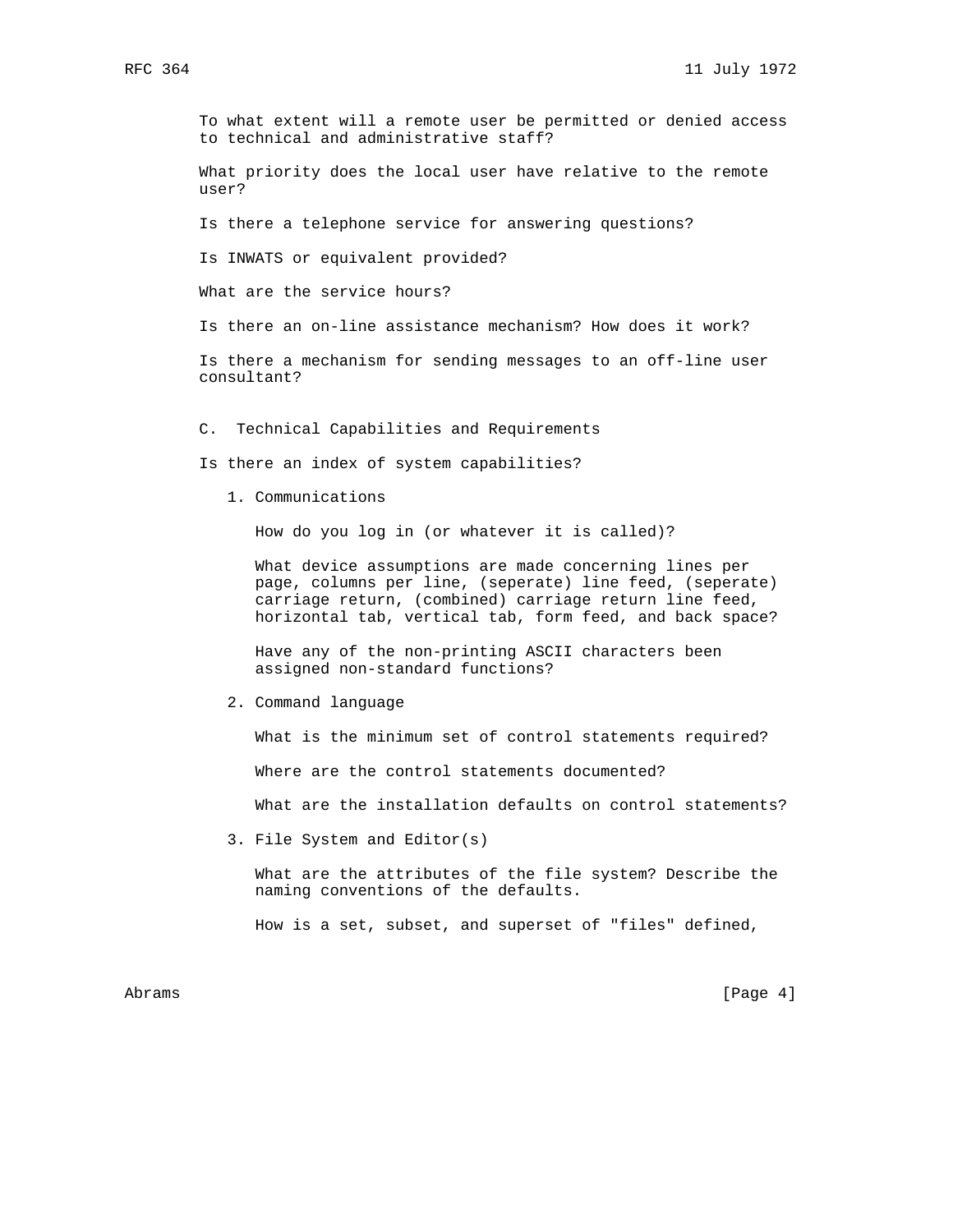related and named?

 What is the minimum information about the file system that is required in order to use the editor(s) and language processors?

 Are names divided into adjectival qualifiers? What are these called? Are there restrictions? Defaults?

 Describe the editor(s) characteristics. What documentation is available?

 Are there in-line editing features (e.g., erase immediately preceding character, erase entire line)? Describe.

4. Languages

What language processors are available?

 How are the processors implemented (e.g., batch compiler, interpreter, incremental computer)? What difference does it made to the user?

 What is the compitability of your language dialect(s) with the standard and with other dialects?

 To what extent can program units written in different languages communicate? Discuss data types, representations, and structures as well as subroutine linkage conventions.

## XIII. Operations

 What measures are in effect to preserve the security of one's files and accounts?

 Can a remote user direct printing, punched cards, plotting, etc. to an on-site device? How does he get his output mailed to him?

 What off-line secondary storage is available? How is it used? What does it cost?

 How does the remote user request, renew, release, mount and demount tapes and disk packs?

What arrangements are there for mailing off-line storage media?

Abrams [Page 5]